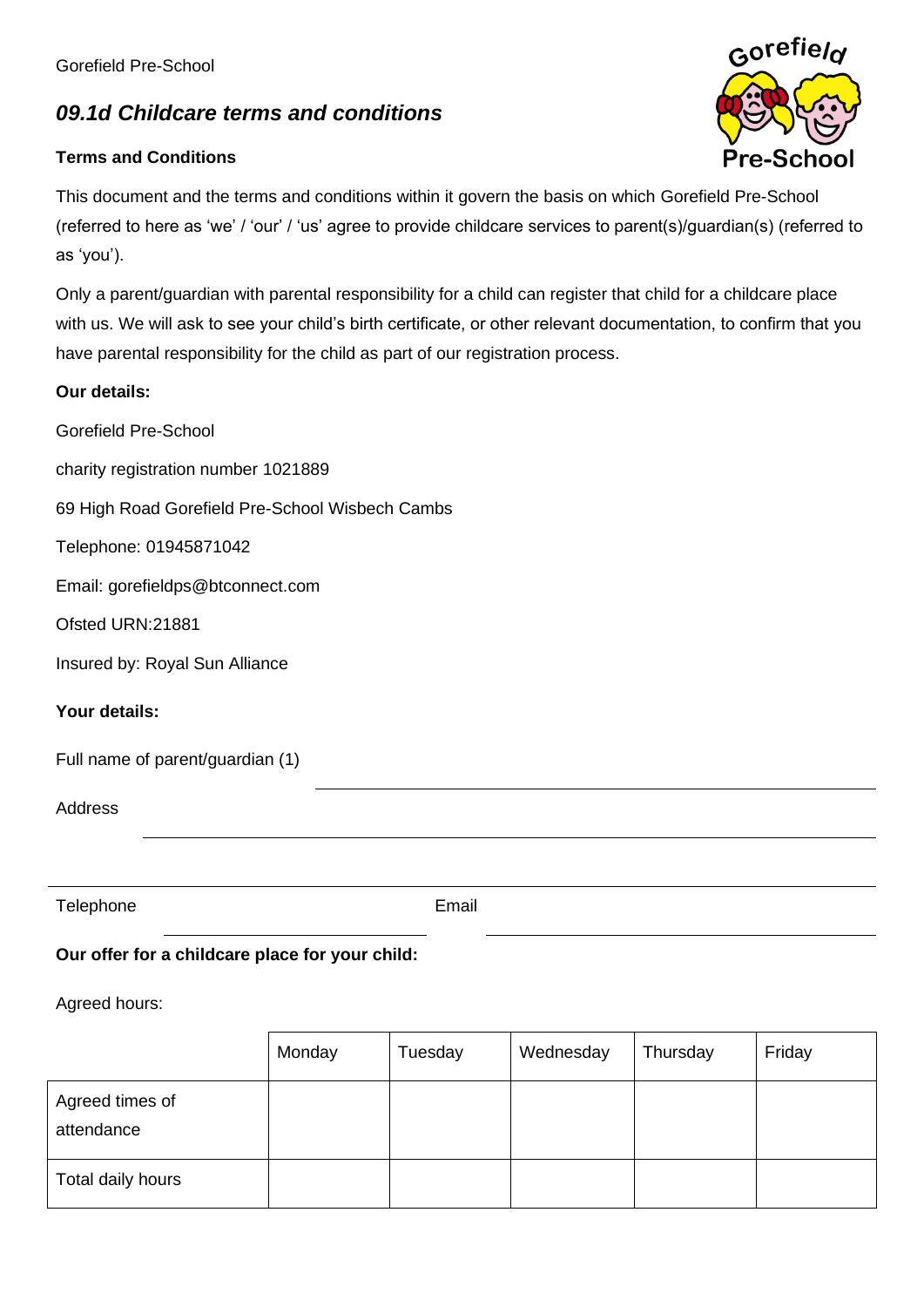| Offered over 38 weeks per year.                                                 |          |            |                 |  |
|---------------------------------------------------------------------------------|----------|------------|-----------------|--|
| We will offer your child a place consisting of between 3 and 30 hours per week. |          |            |                 |  |
| We are open term time only                                                      |          |            |                 |  |
| Fee to be paid,<br>weekly/monthly                                               |          |            |                 |  |
| each half term                                                                  |          |            |                 |  |
| Will the child receive nursery education funding                                |          | Yes $\Box$ | No <sub>1</sub> |  |
| You free funding entitlement is                                                 | per week |            |                 |  |
| Your extra session are                                                          | pre week |            |                 |  |
|                                                                                 |          |            |                 |  |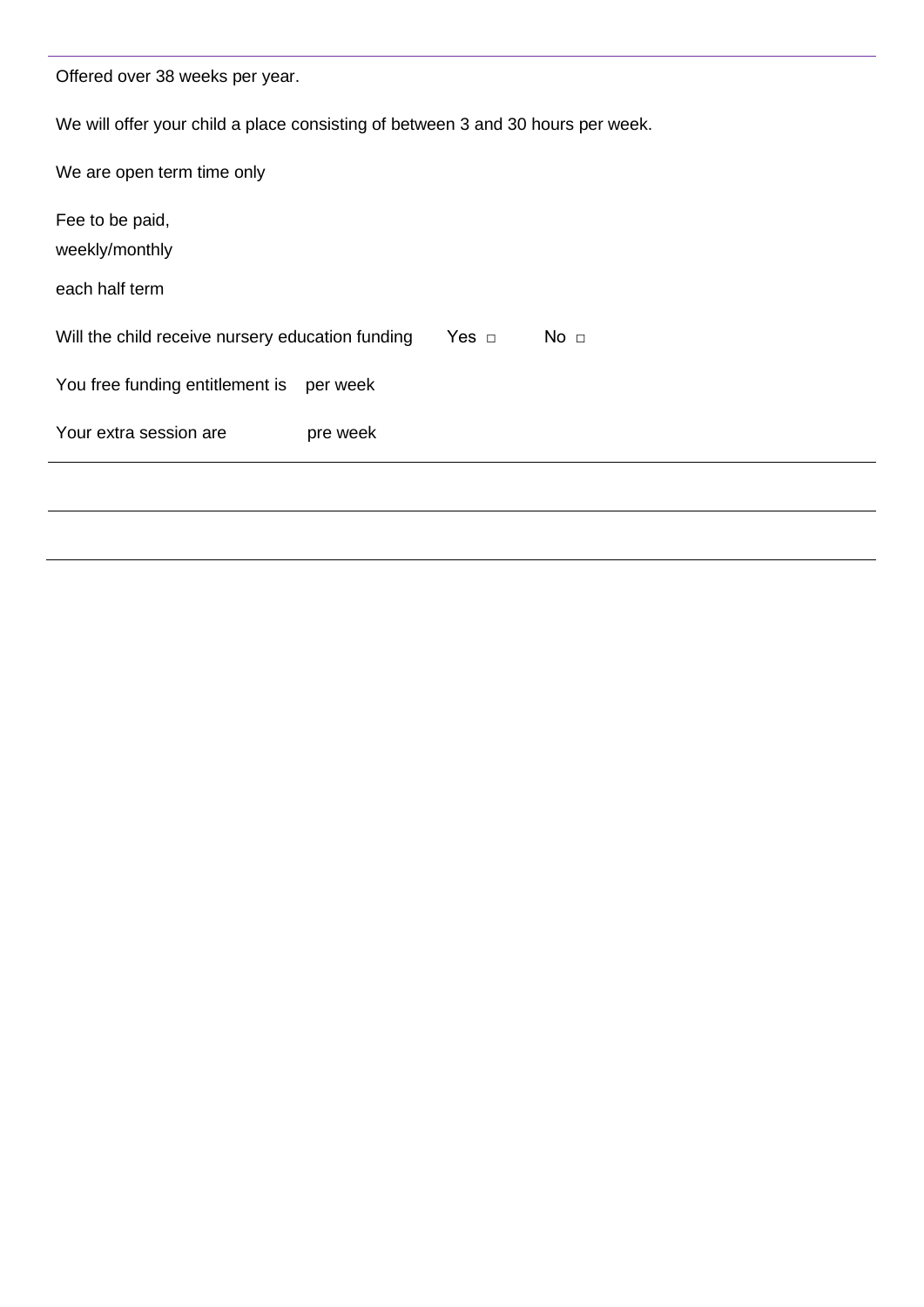## **Childcare terms and conditions**

# **The following terms and conditions govern the basis on which we agree to provide childcare services to you**.

- 1.2 We provide agreed childcare facilities for your child during the official opening hours. If we change the opening hours, we will give parents as much notice as possible, and, if necessary, will work with you to agree a change to your child's hours of attendance.
- 1.3 We will try to accommodate any requests you may make for additional sessions and/or extended hours of childcare.
- 1.4 We will notify parents as early as possible when the setting will be closed.
- 1.5 We will try to make a place available to any of your other children. However, we cannot guarantee that a place will be available.
- 1.6 Payment of fees
- 3.0 Our fees are based on a session fee which is the full fee payable before applying any funded entitlements. Before your child starts, we will notify you of the payment required. We may review the fees at any time but will inform you of the revised amount at least one month before it takes effect. If you do not wish to pay the revised fee, you may end the Agreement by giving us one month's notice.
- 3.1 Fees are required to be paid weekly or monthly or each half term and are based on your weekly session fee.
- 3.2 All payments made under this Agreement should be made by cash or cheque where agreement in advance is made with the setting manager. All payment regardless of method can be made by the parent/guardian in advance or at the end of each week/month half term. A receipt will be issued by setting manager as proof of payment. Late payments will incur a late payment fee of £20.00. In addition, a charge of £20.00 will be made for each occasion of re-presented payments and on the issue each late payment letter issued to you. If further action is required to recover unpaid fees, additional charges may be made in lieu of any costs of recovery incurred.
- 3.3 If the payment of fees referred to in 3.3 is outstanding for more than 14 days then we may terminate the Agreement. Once the contract has been terminated, the child shall cease to be admitted, and the notice of termination shall be regarded as a formal demand for outstanding monies.
- 3.4 If you require additional sessions or have been unable to collect your child by the official collection time, we will inform you of the extra amount payable and add these additional charges to your regular fees. In the event of late collection of your child, we reserve the right to charge a late collection fee of £20 for the first 15 minutes and £10 every five minutes thereafter.
- 3.5 No refund will be given for periods when children do not attend a session due to illness or holidays. No refunds are given for these closures as they are already taken into account when setting fees
- 3.6 If you are in receipt of any funded entitlement such as two-year-old funding you will not be charged for your 15-hour entitlement any additional sessions booked will be charged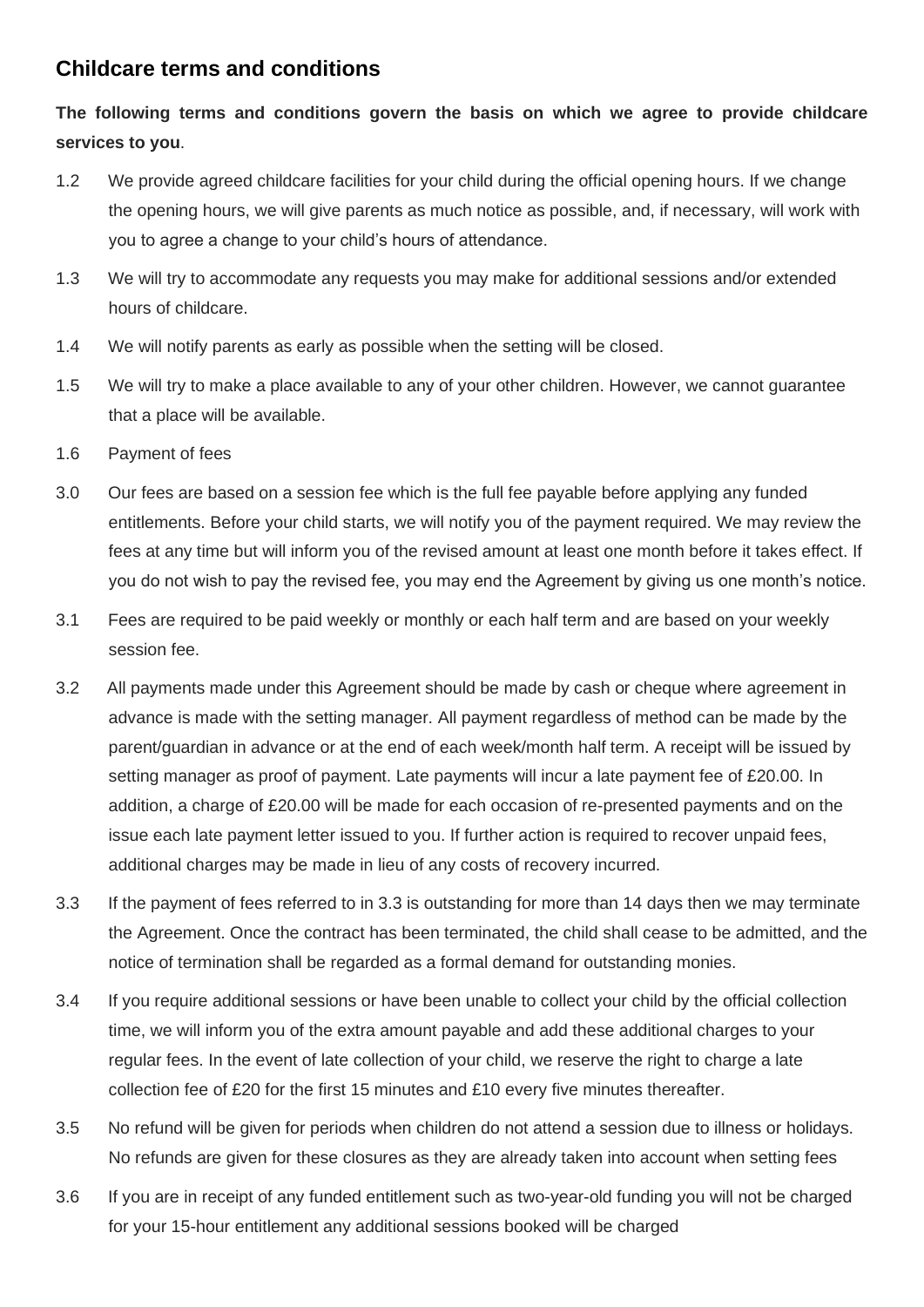- 4.0 All children are entitled to free funding for 15 hours the term after their 3<sup>rd</sup> birthday, any additional sessions book will be charged
- 5 Working Parents may be entitled to 30 hours free funding, they will need to apply for this entitlement and provide us with their unique funding code
- 5.0 We may suspend providing childcare to your child at anytime if you fail to pay any fees due.
- 5.1 If the period of suspension for non-payment of fees exceeds one month, either of us may terminate this Agreement by giving written notice. This takes effect on receipt of the notice.
- 5.2 We do not support the exclusion of any child on the grounds of behaviour. However, if your child's behaviour is deemed by us to endanger the safety and well-being of your child and/or other children and adults, it may be necessary to suspend childcare while we try to address these issues with you. It may also be necessary to share our concerns with other external agencies as appropriate. The decision to suspend your child will be made with the agreement of the staff and committee
- 5.3 During any period of suspension for behaviour-related issues, we will work with the local authority and where appropriate other welfare agencies to identify appropriate provision or services for your child.
- 5.0 If your child is suspended part way through the month, under the conditions stated in clause 4.3, we will give you a credit for any fees you have already paid for the remaining part of that month, T**ermination of the Agreement**
- 5.1 You may end this Agreement at any time, by giving us at least one month's notice.
- 5.2 We may immediately end this Agreement if:
	- 5.2.1 You fail to pay your fees.
	- 5.2.2 You breach any of your obligations under the Agreement and you have not or cannot put right that breach within a reasonable period of time.
	- 5.2.3 You behave unacceptably; we do not tolerate any physical or verbal abuse or threats towards staff or other parents.
	- 5.2.4 We take the decision to close. We will give you as much notice as possible in the event of such a decision.
- 5.3 It may become apparent that the support we can offer your child is not sufficient to meet his or her needs. Under these circumstances we work with you, the local authority and other welfare agencies as per our procedures to identify appropriate support, at which point we may end this Agreement.
- 5.4 You may end this Agreement if we have breached any of our obligations under this Agreement and we have not or cannot put right that breach in a reasonable period after you draw it to our attention.

#### **6.0 General**

6.1 If we close or take the decision to close due to events or circumstances beyond our control such as extreme weather conditions, the weekly fee will continue to be payable in full. We will be under no